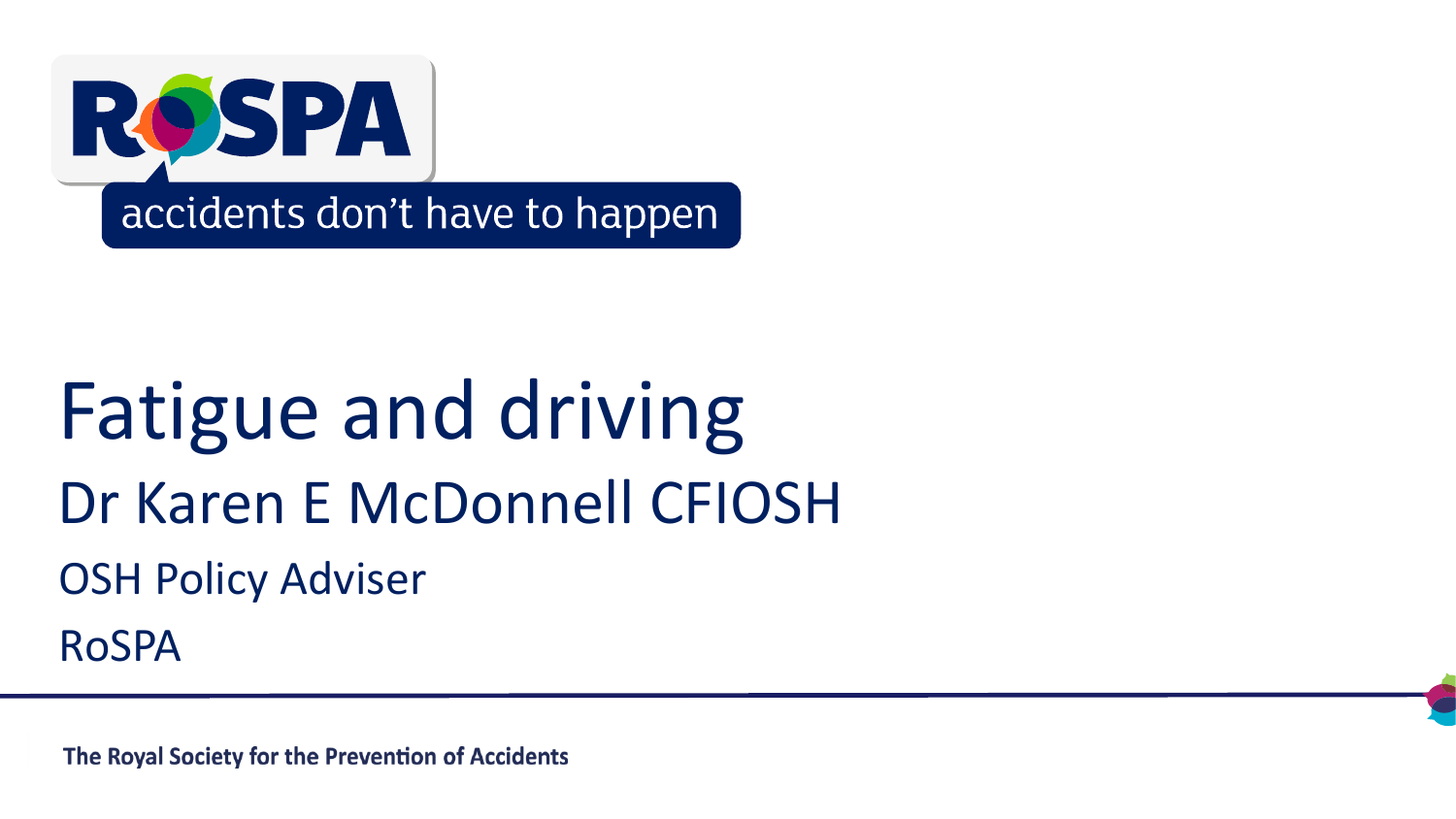#### **Effects of fatigue**

Fatigue is a major but under-recognised hazard in the workplace; adversely affecting workers' health, safety and wellbeing as well as overall organisational effectiveness



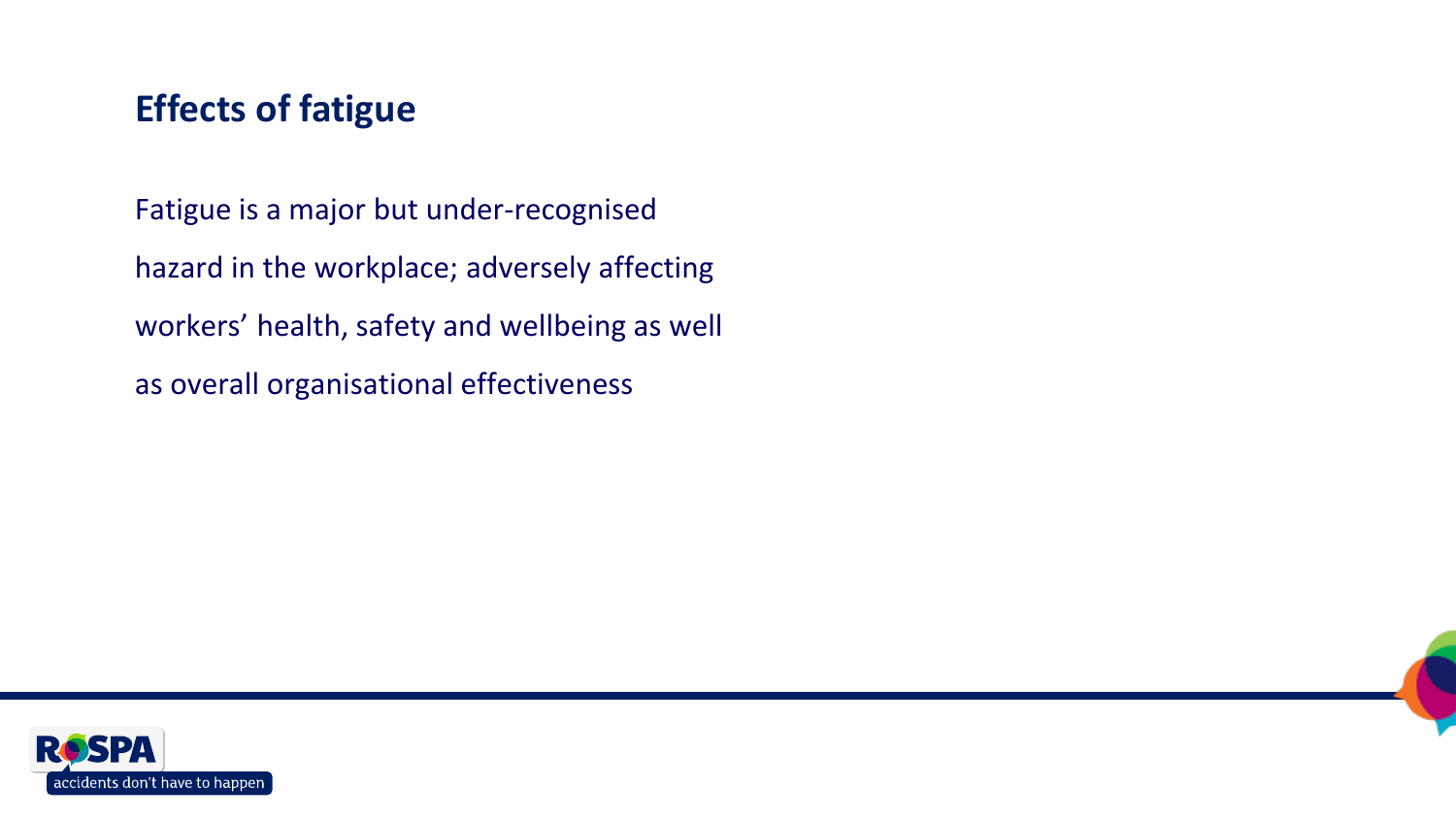#### **Fatigue and driving**

- Have you ever driven whilst tired?
- What were the circumstances?
- How did you cope?
- What would you have done differently?

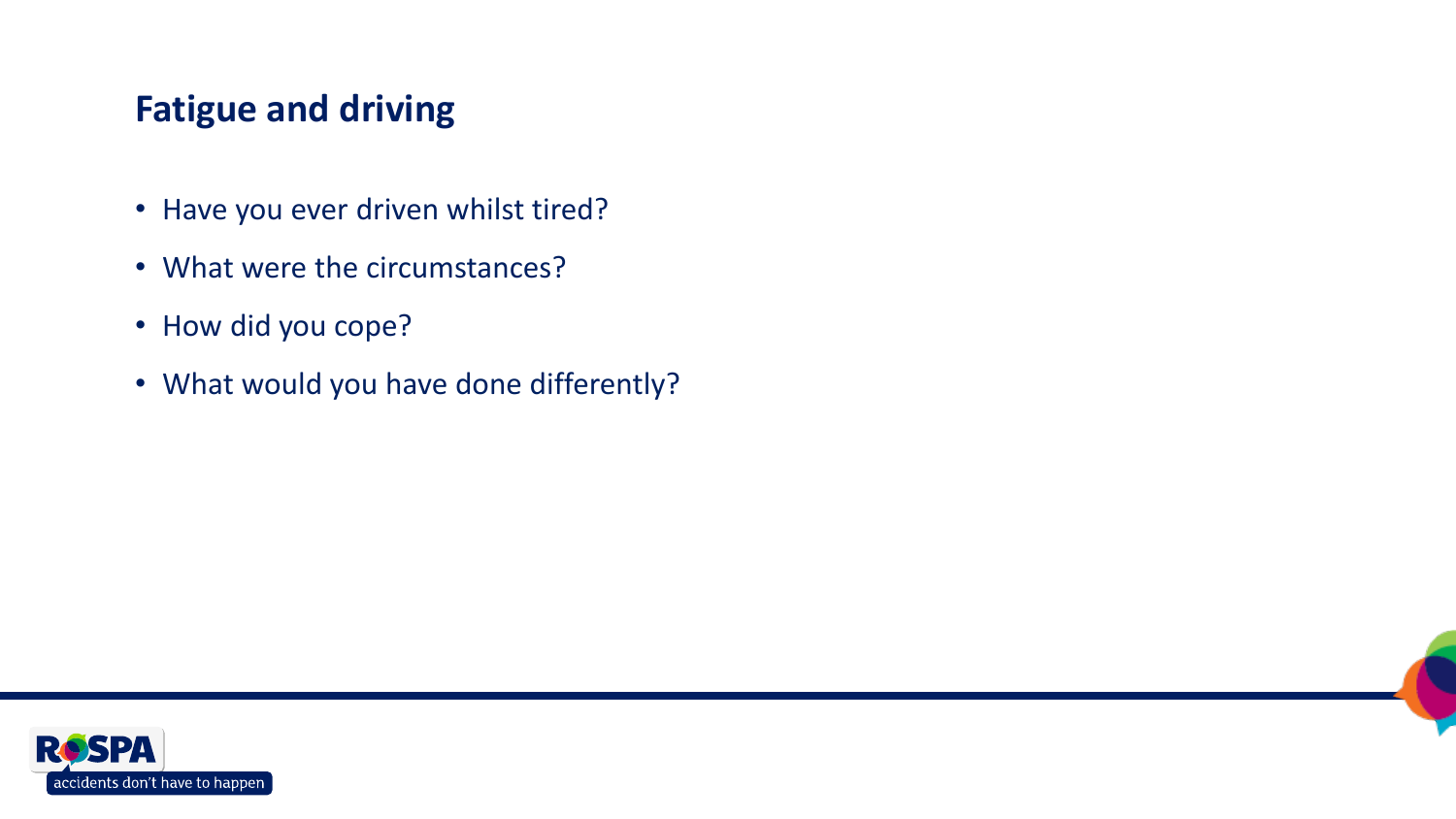#### **Micro sleep**

- What it is
- What happens
- Causes
- Signs and symptoms

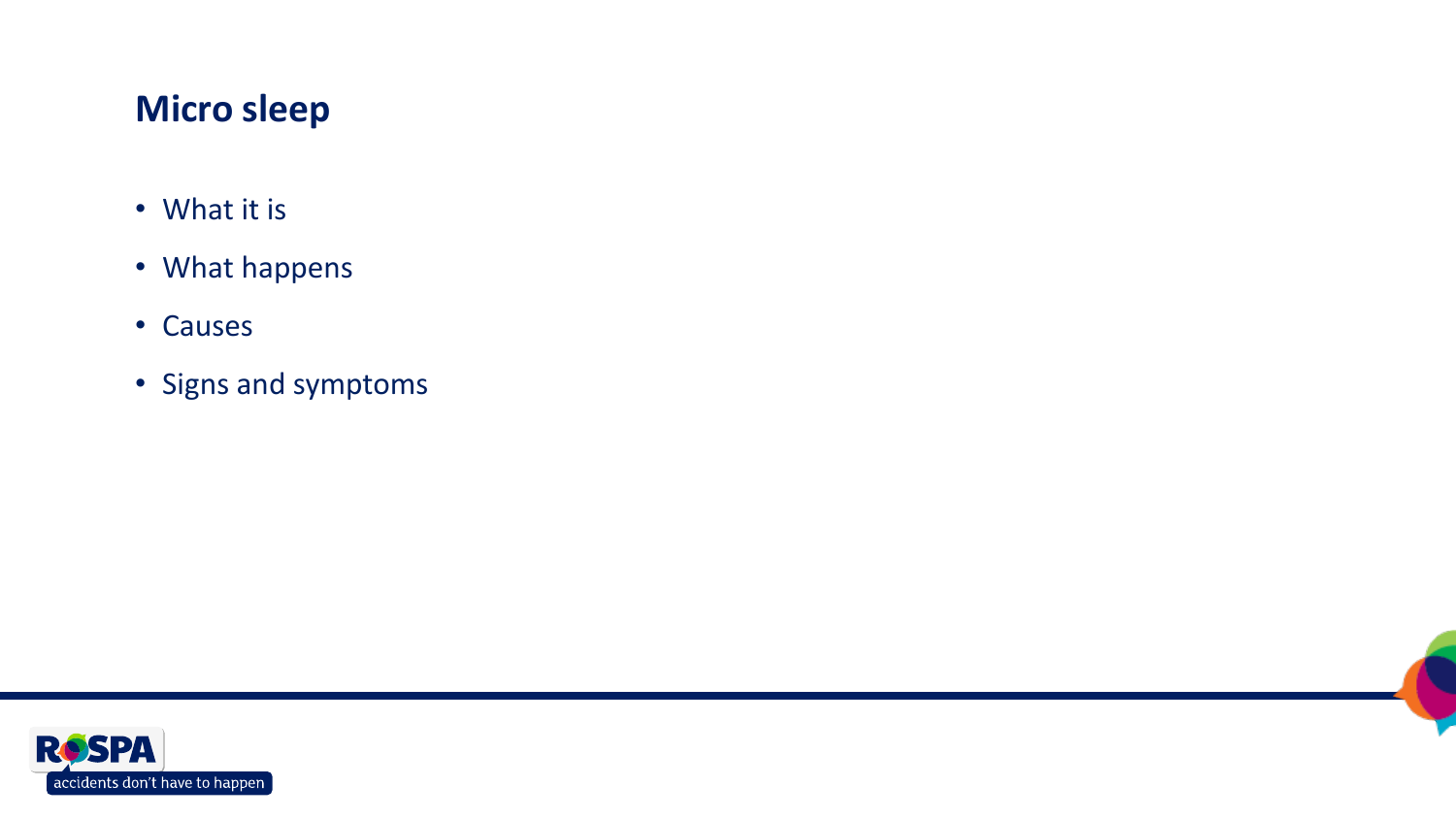#### **Fatigue and driving – the facts**

- Up to 20% of road accidents and 25% of fatal and serious injuries
- 50% of those are more likely to result in death or serious injury as they tend to be high impact



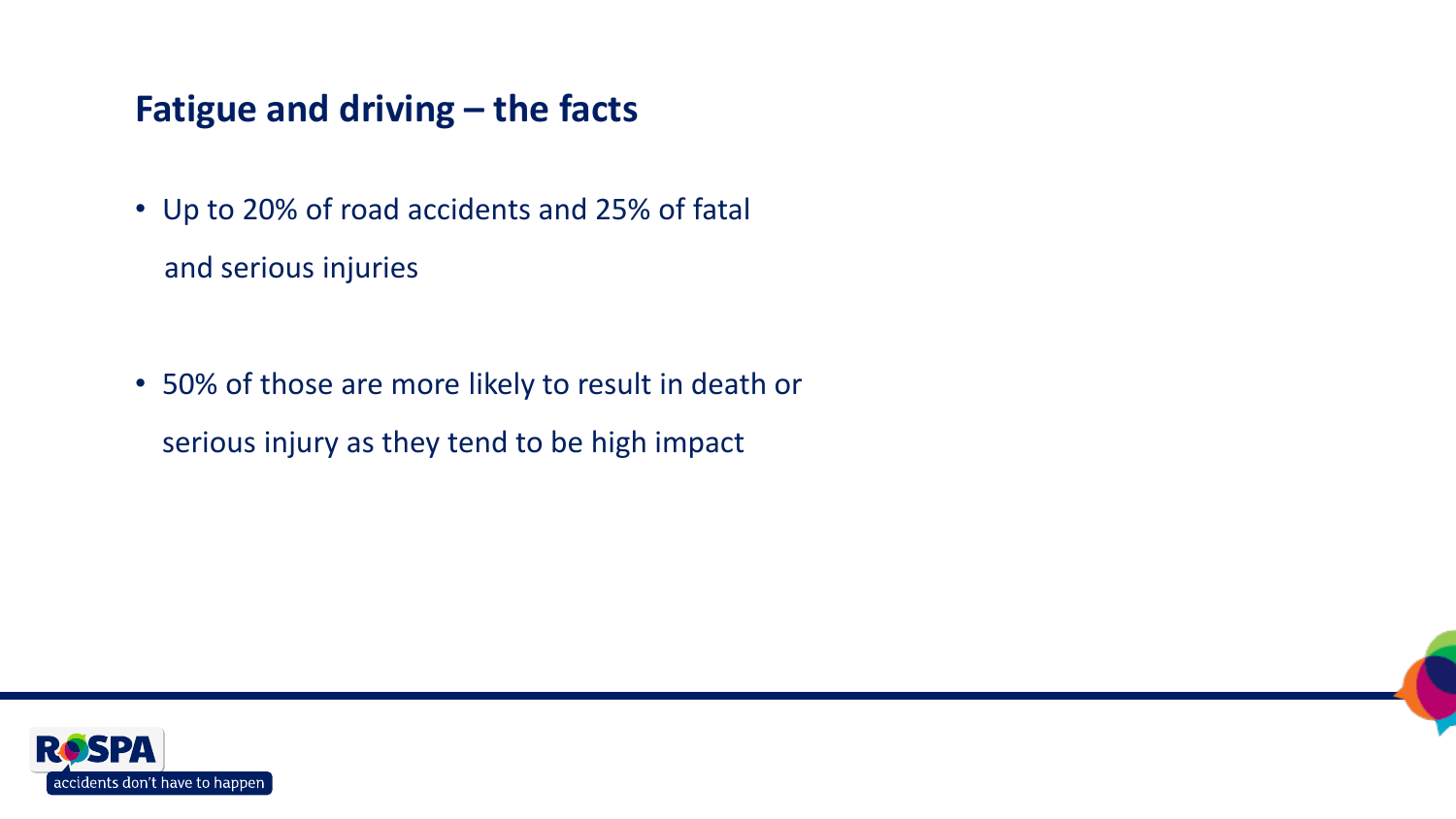#### **Crashes caused by tired drivers…**

- **… are most likely to happen when?**
- Long journeys on monotonous roads
- Between the hours of 02.00 and 06.00
- Between the hours of 14.00 and 16.00
- After having less sleep than normal
- After drinking alcohol or taking medication
- After working long hours
- On journeys home after long shifts

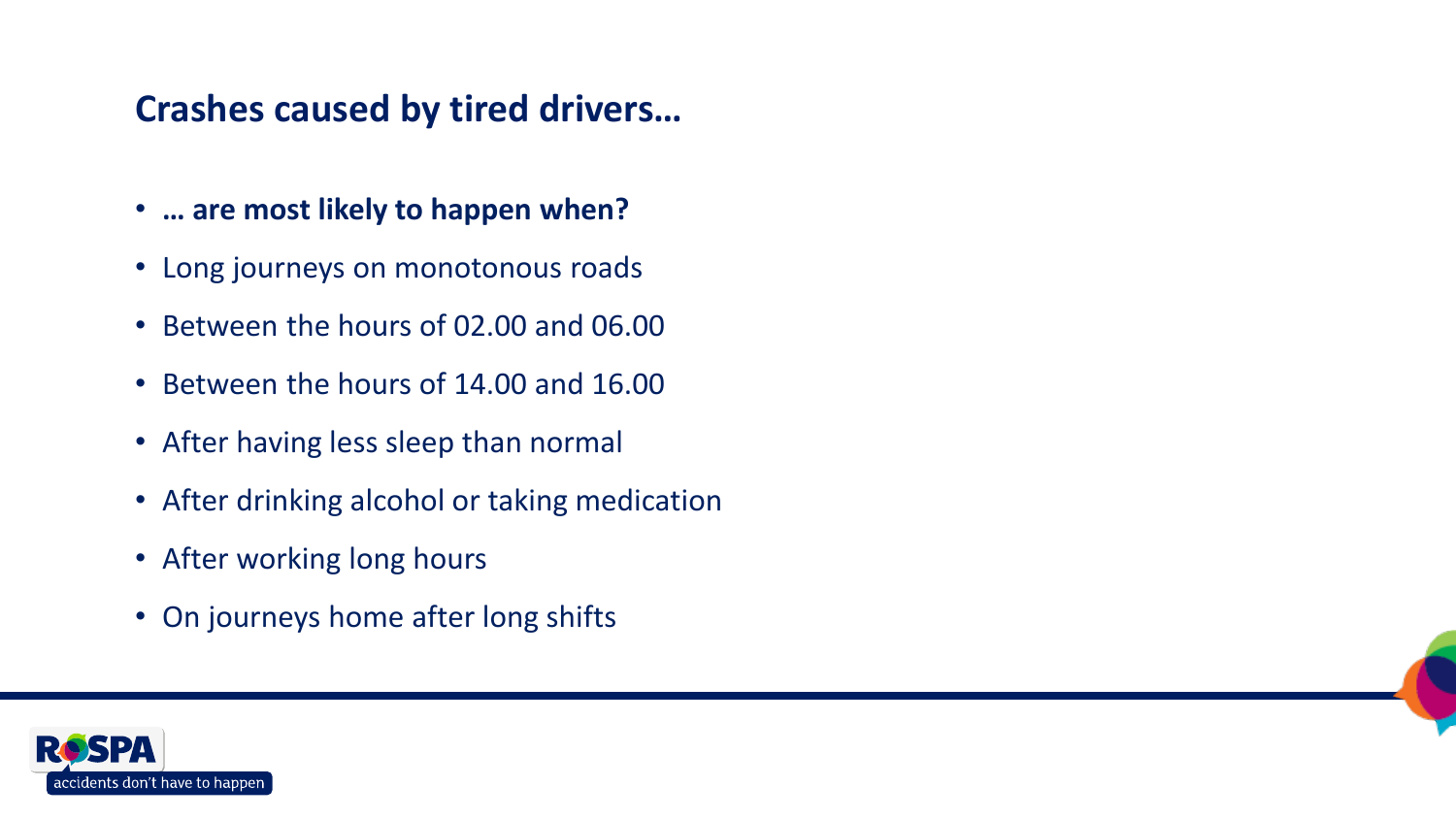#### **Drivers most at risk**

- Young males
- Truck drivers
- Company vehicle drivers
- Shift workers
- Medical professionals



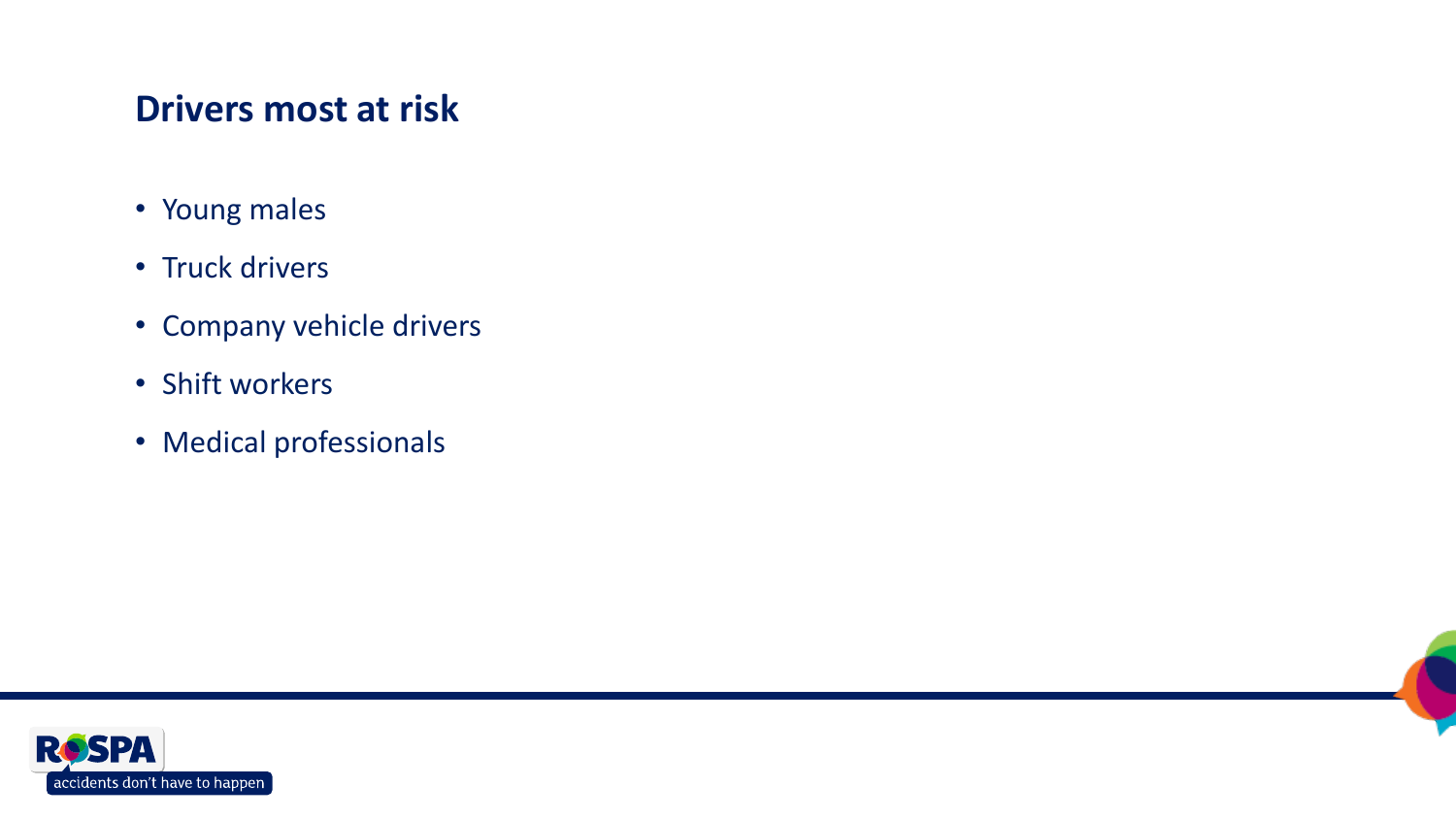#### **Sleep and risk**

• 6 to 7 hours of sleep: 1.3 times the crash risk

- 5 to 6 hours of sleep: 1.9 times the crash risk
- 4 to 5 hours of sleep: 4.3 times the crash risk
- Less than 4 hours of sleep: 11.5 times the crash risk

*Based on analysis of a representative sample of 7,234 drivers involved in 4,571 collisions*

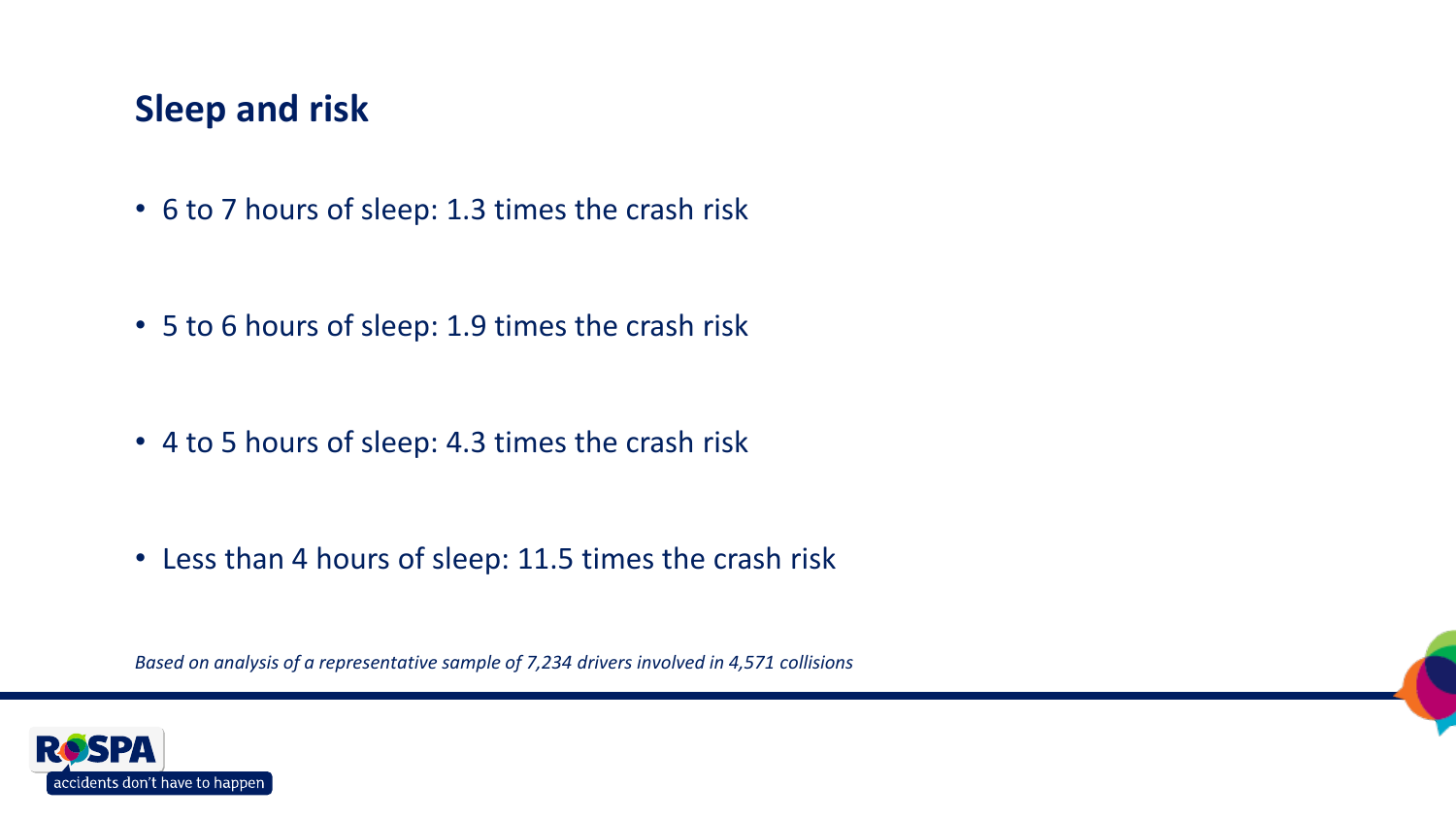#### **What would you do?**

- Your driver has been at work since 08.00
- All their deliveries are complete and they're 50 miles away from base
- You need them to make an 18 mile detour for a client pickup
- It's off their normal route in an unfamiliar area
- You know they have personal commitments in the early evening

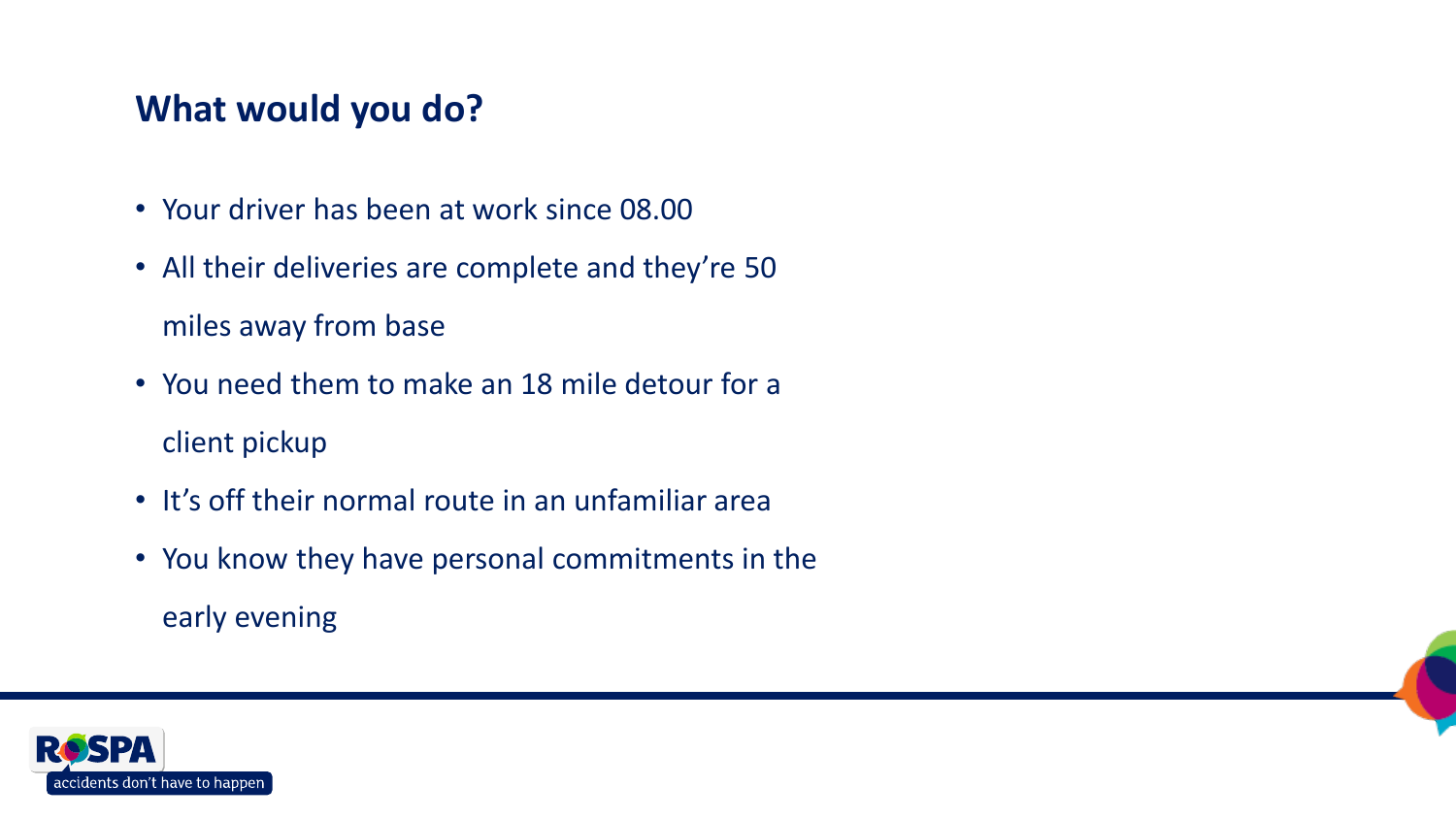#### **What does the Highway Code say?**

- **Rule 91**
- Make sure you are fit to drive
- Avoid undertaking long journeys between midnight and 06.00
- A minimum break of at least 15 minutes after every
	- two hours of driving is recommended
- Sleepy? Stop in a safe place
- Two cups of caffeinated coffee and a 15 minute nap

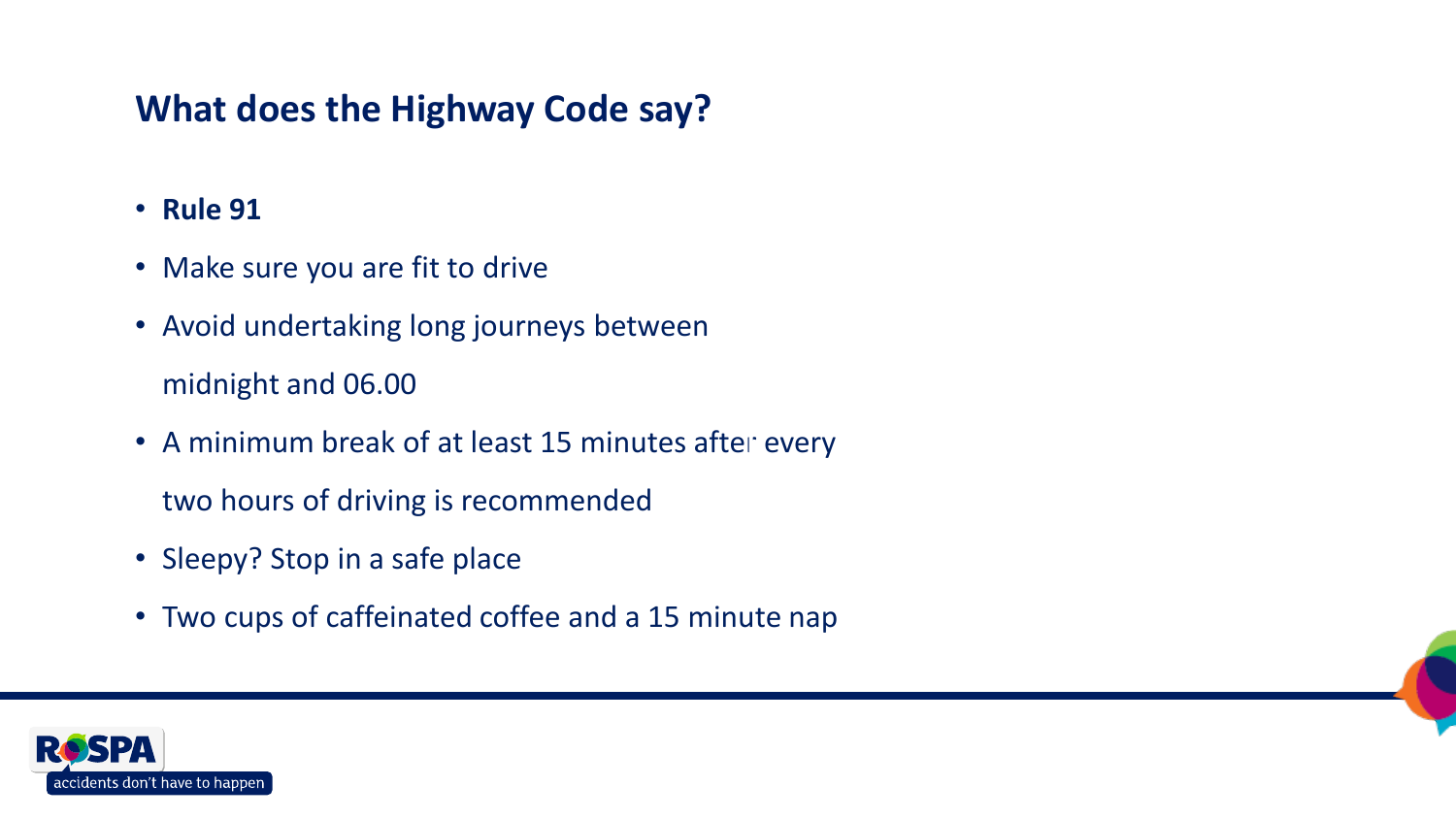#### **Solutions - What can you do?**

- Plan the journey
- Plan the route
- During the journey

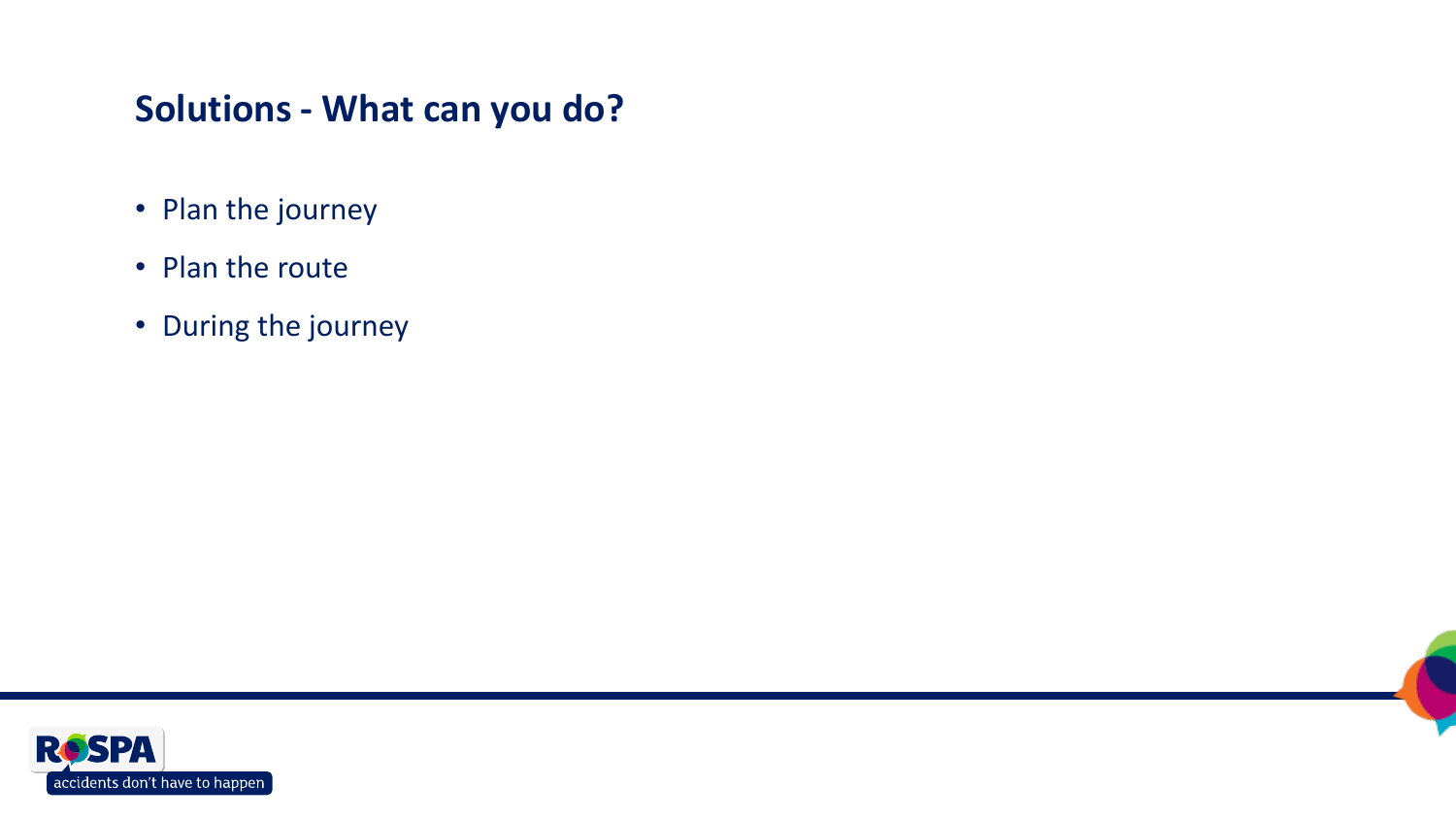#### **Managing fatigue in the workplace**

- Shift workers
- Non shift workers
- Policies and communication
- Raising awareness
- Training
- Risk assessments

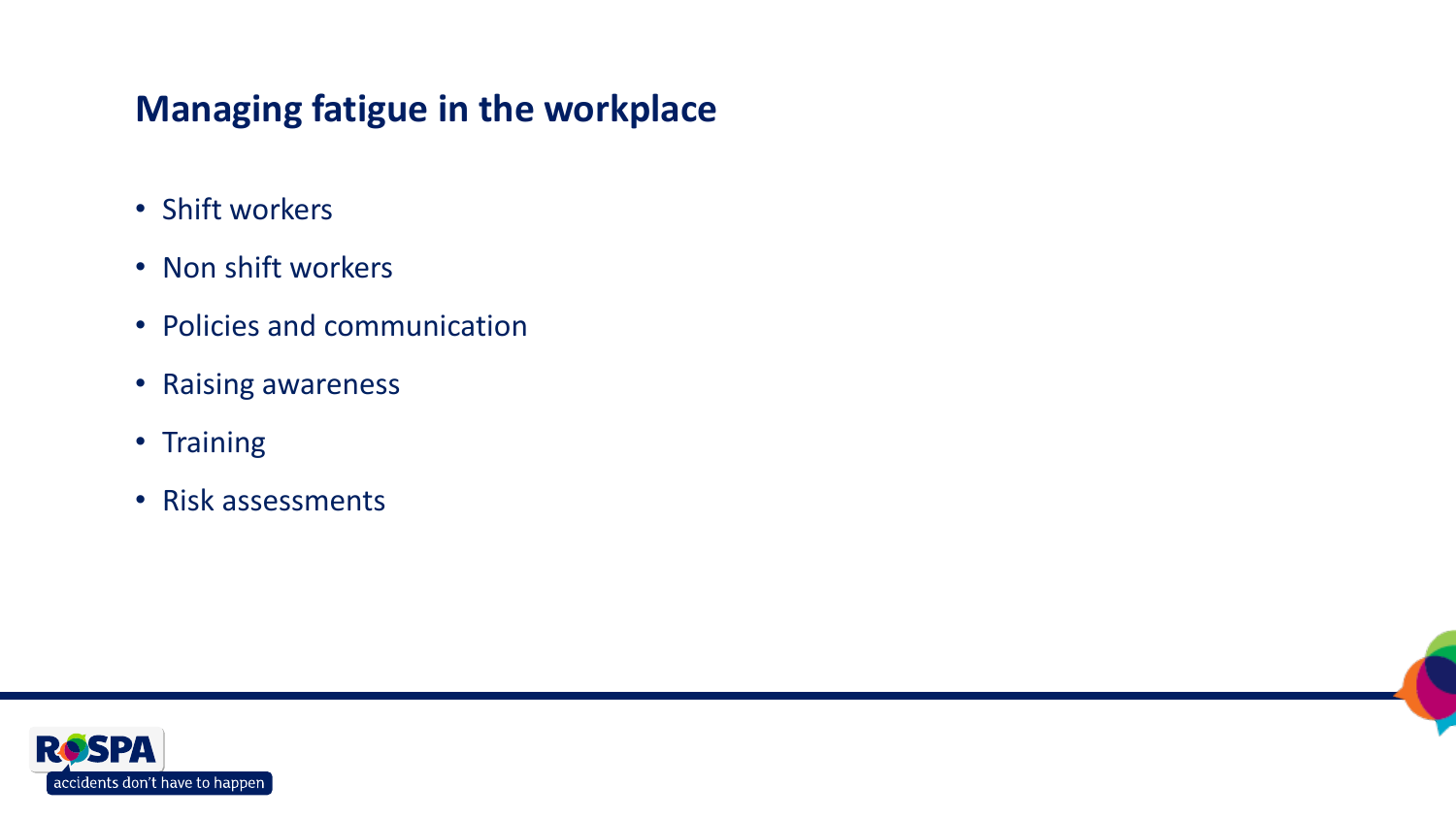#### **Talking about fatigue and driving**

• How do you create the right conditions for the conversation?

• As a manager

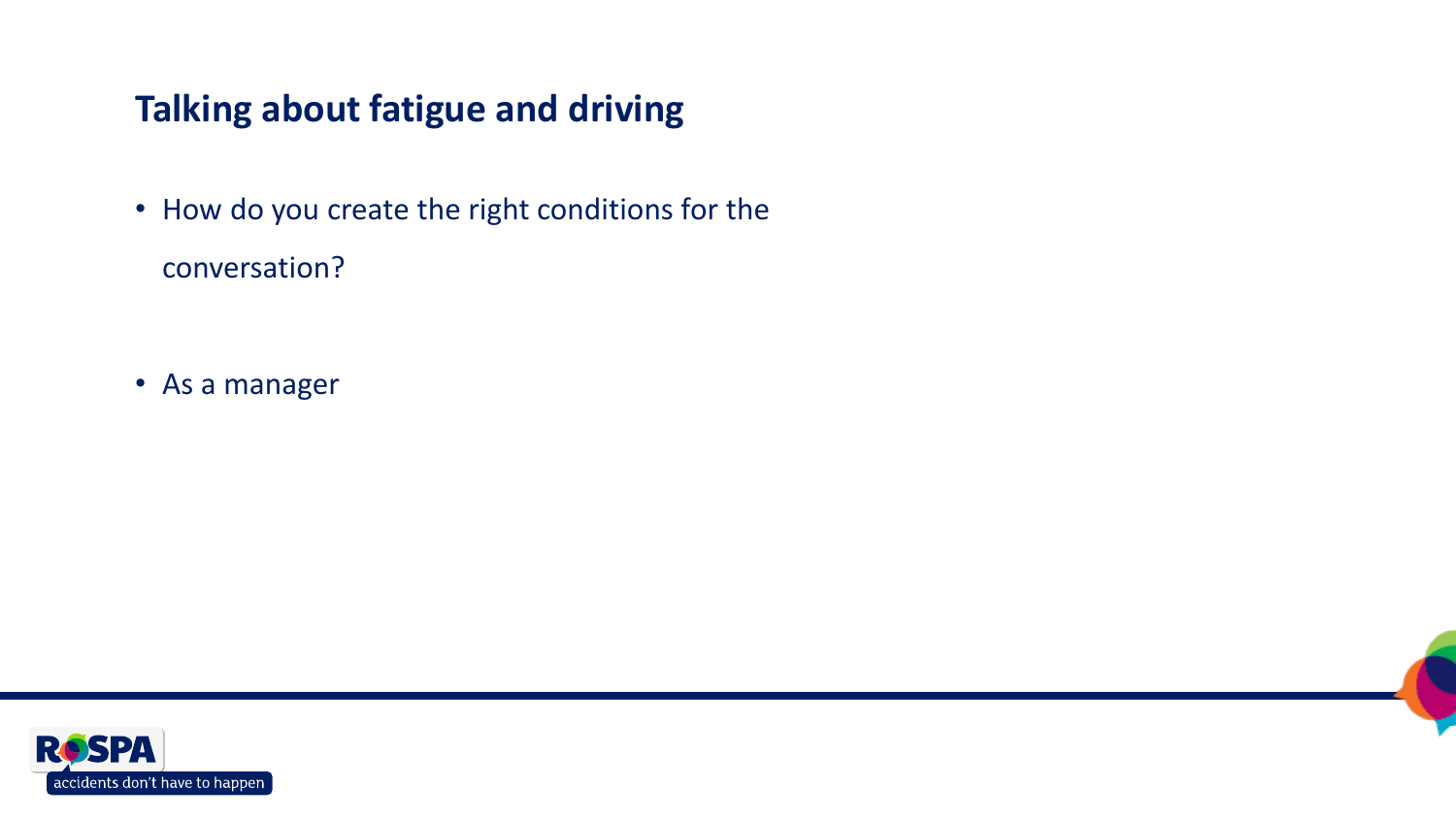#### **Talking about fatigue and driving**

• How do you create the right conditions for the conversation?

• As a driver

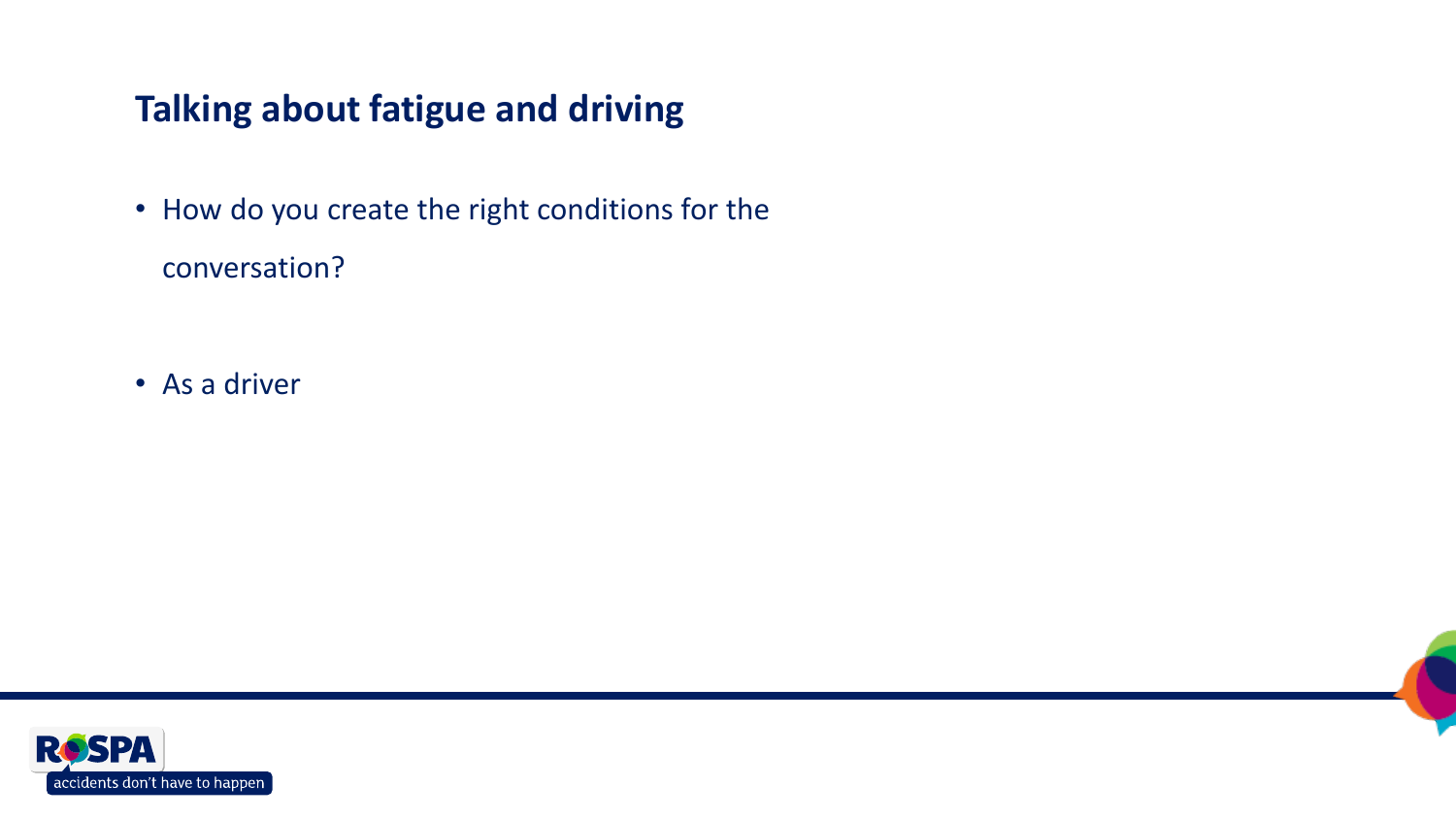#### **Case study**

*"When anyone asks me how I can best describe my experience of nearly forty years at sea, I merely say uneventful. Of course there have been winter gales and storms and fog and the like, but in all my experience, I have never been in an accident of any sort worth speaking about. I have seen but one vessel in distress in all my years at sea, I never saw a wreck and have never been wrecked, nor was I ever in any predicament that threatened to end in disaster of any sort."*

#### **– From a paper presented by E.J. Smith in 1907.**

On 14 April 1912, RMS Titanic sank with the loss of 1500 lives. The captain went down with the ship. His name – **E.J. Smith** (Toone, 2004). *[extract from Health and Safety and Environment Audits a Risk Based Approach by Stephen Asbury and Peter Ashwell]*

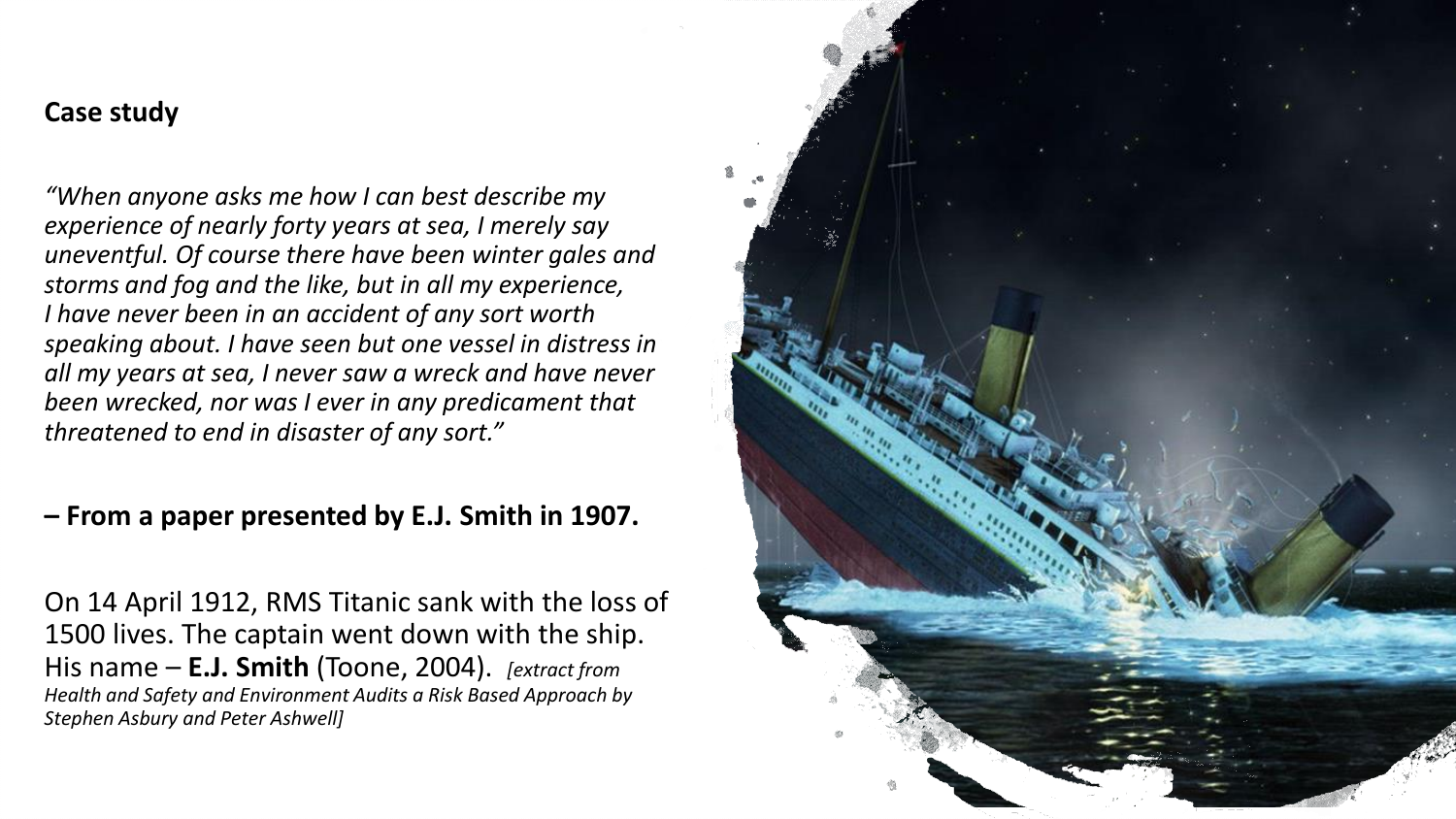### Case Study

- Monday 9th June 2014, a Carillion Rail Resourcing crew van was involved in a collision with another vehicle, which tragically resulted in two of the occupants being pronounced dead at the scene.
- Two further passengers were transferred to Southmead Hospital in Bristol. Sadly one died of his injuries on the 12th June after the heart breaking decision to turn off his life support machine was made by his family, the other vehicle passenger lost an eye.
- Driver Stephen Parry Jenkins, Jailed for Four and a Half years and banned from driving after getting behind the wheel 'knowingly deprived of sleep or rest'.

### **Wales**Online

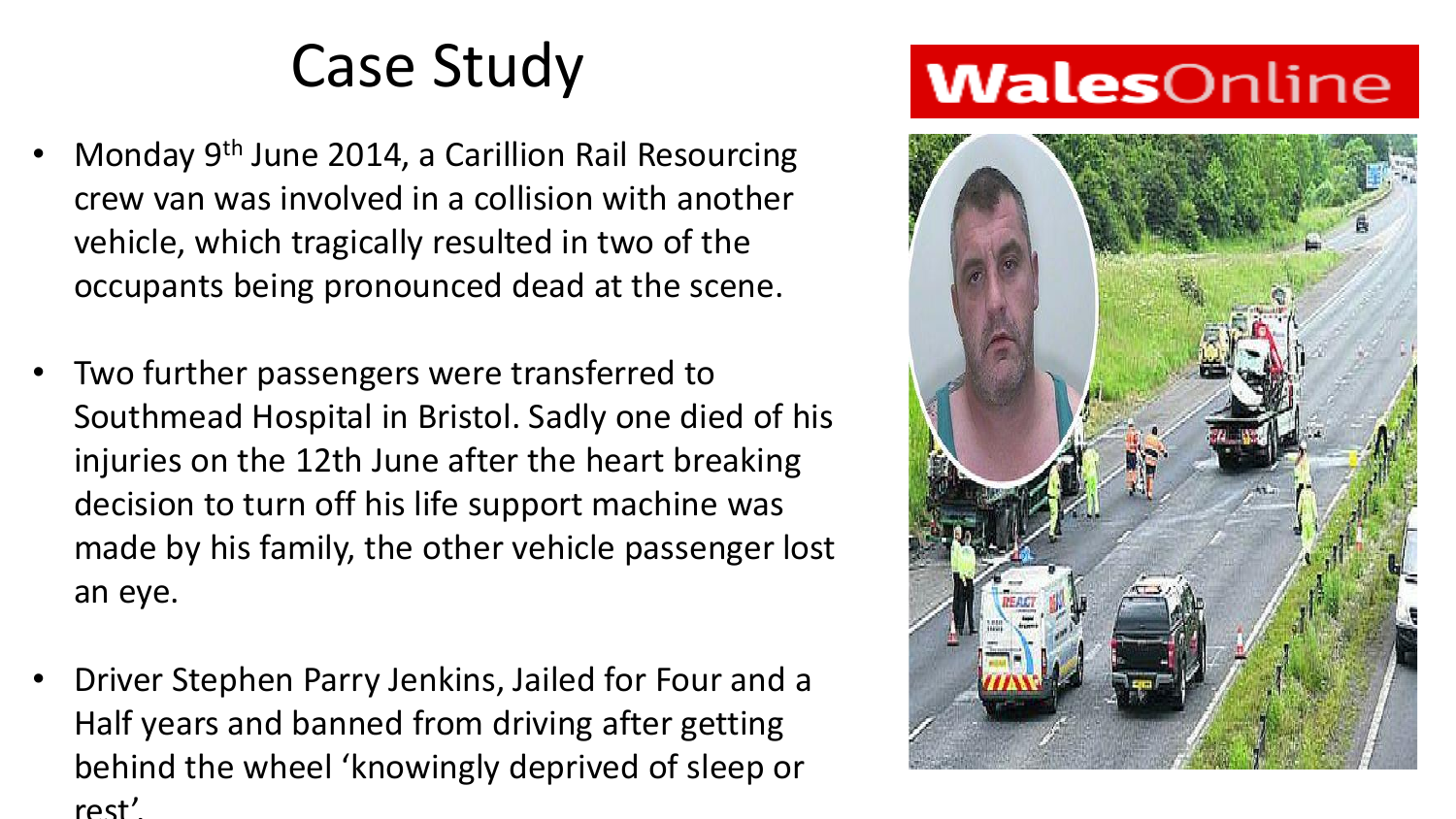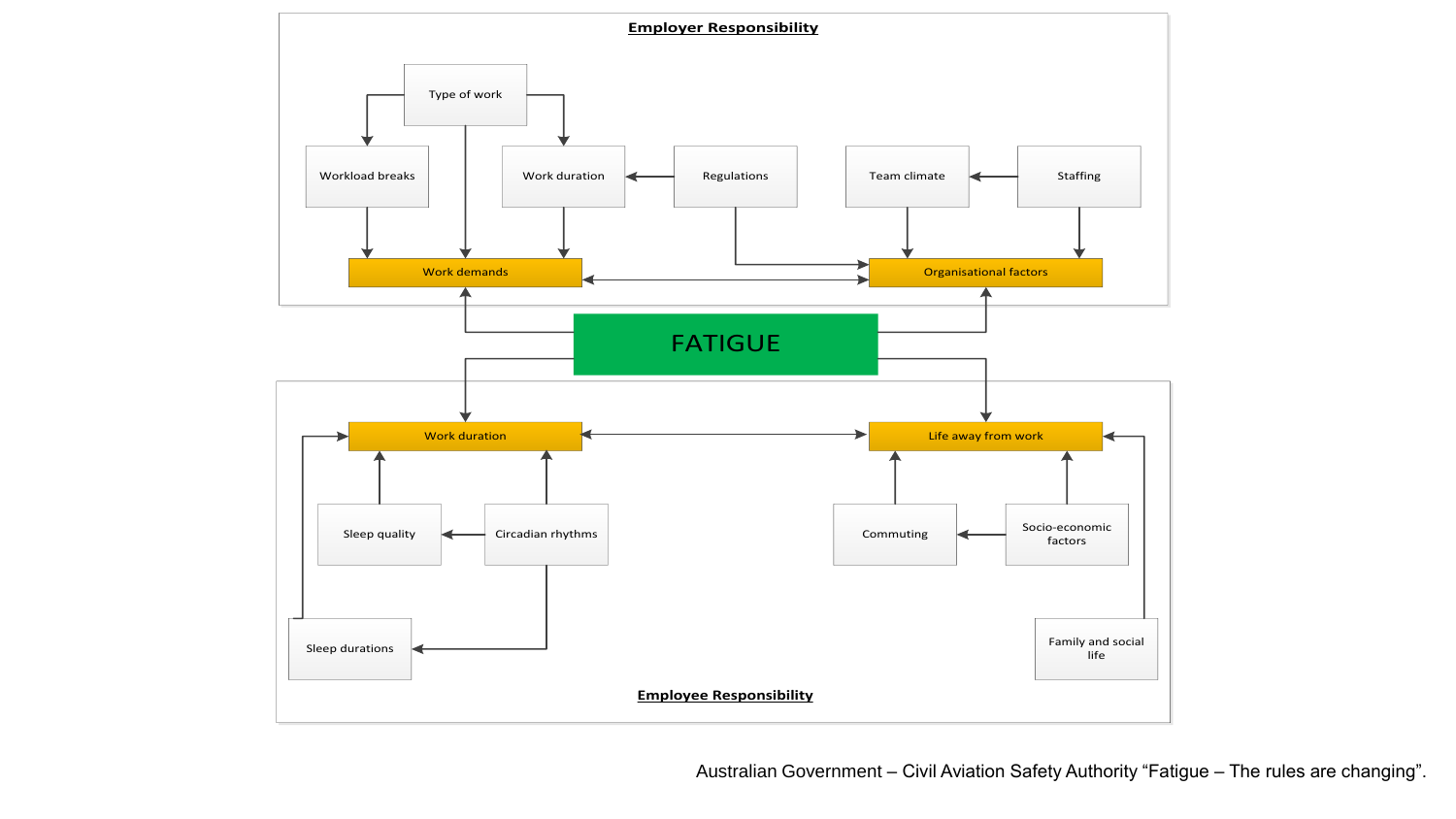### Managing the Risk of Driver Fatigue - Employer

- Schedule work hours and time and manage duty times and breaks;
- Ensure employees are informed of the risks associated with fatigue;
- Ensure working hours, shift rosters, shift changeovers, and shift cycles are structured and managed to avoid or minimise fatigue;
- Provide accommodation that are conducive to sleep;
- If onsite messing is provided, ensure employees are offered a balanced diet;
- Implement every practicable control measure that can reduce the effects of fatigue.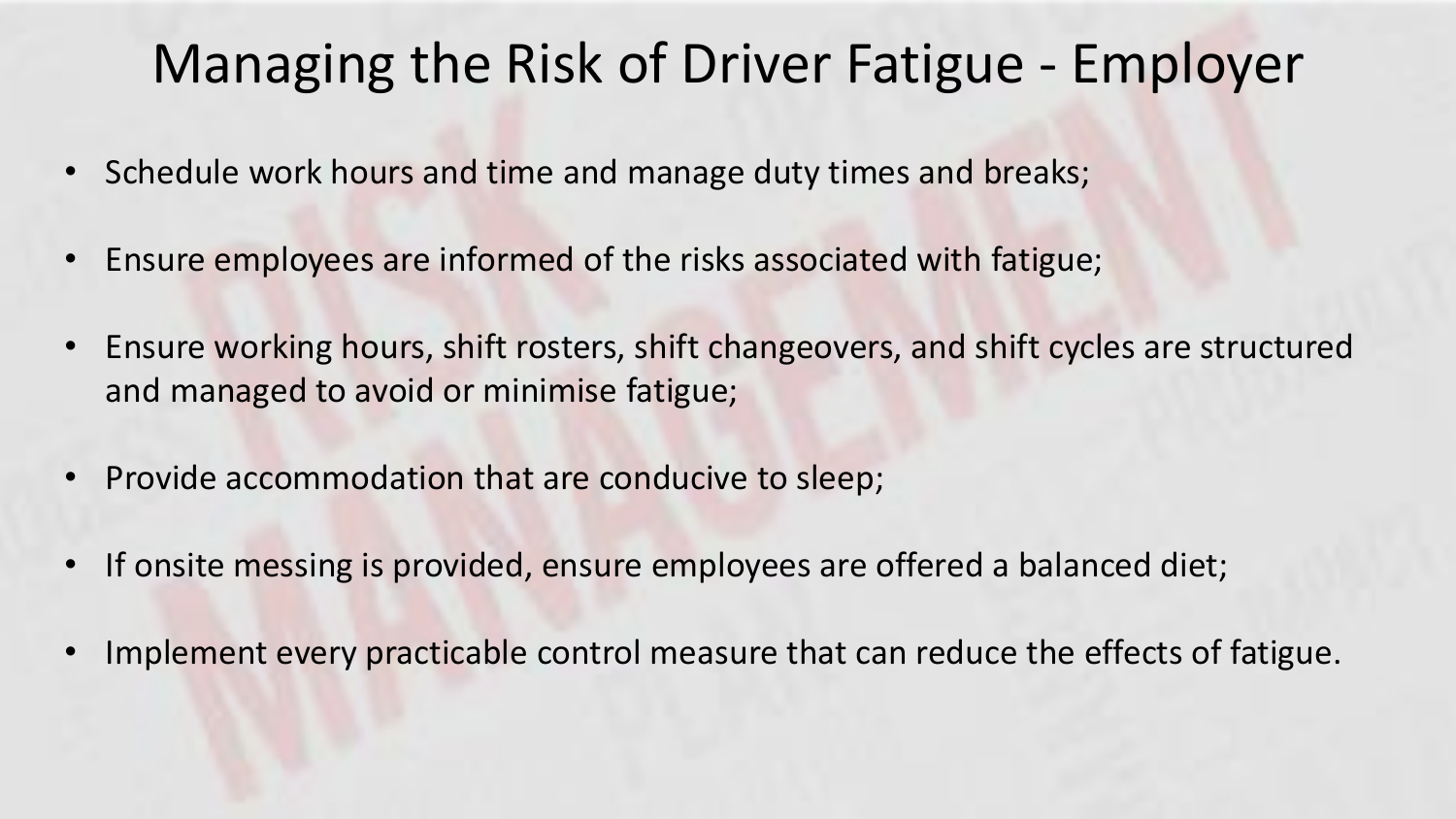### Managing the Risk of Driver Fatigue -Employee

- Manage your personal time to ensure you are rested and fit for duty, including taking future duty times into account when planning your off-duty lives;
- Take reasonable steps to ensure your sleeping environment, nutrition, use of caffeine, alcohol, drugs and medications, and your travel arrangements do not adversely affect your ability to carry out your duties safely;
- Inform your line manager as soon as possible if you believe that you, or a colleague are, or are likely to become, too tired to carry out your duties safely;
- Declare any second job which could affect your fatigue and/or ability to carry out your duties safely;

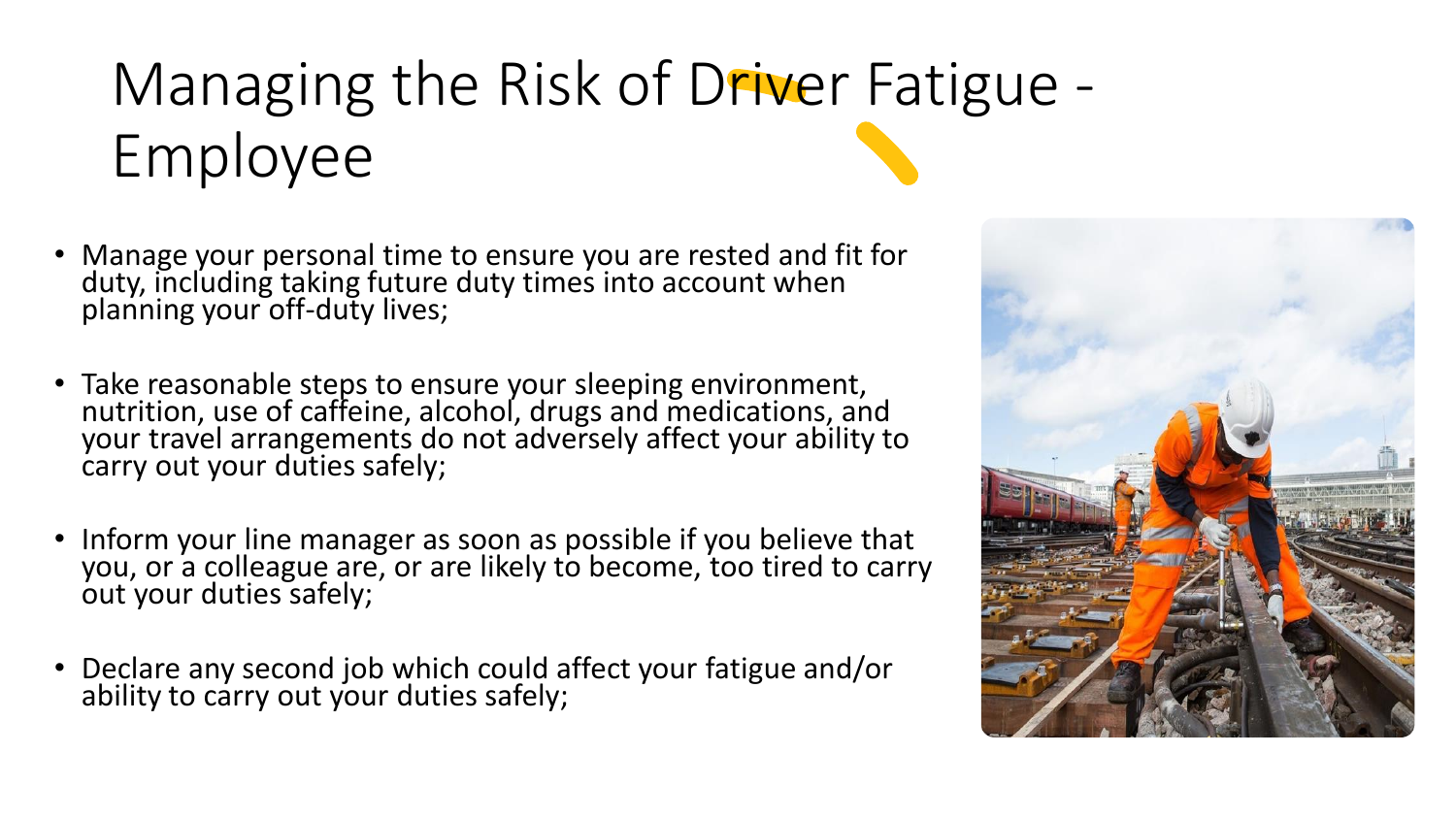Managing the Risk of Driver Fatigue - Employee

- Declare any second job which could affect your fatigue and/or ability to carry out your duties safely;
- Inform your line manager if you become aware that you have a condition, such as a sleep disorder, which could make you more liable to potentially dangerous levels of fatigue at work;
- Not put other people in danger by undertaking a duty when you are excessively fatigued.

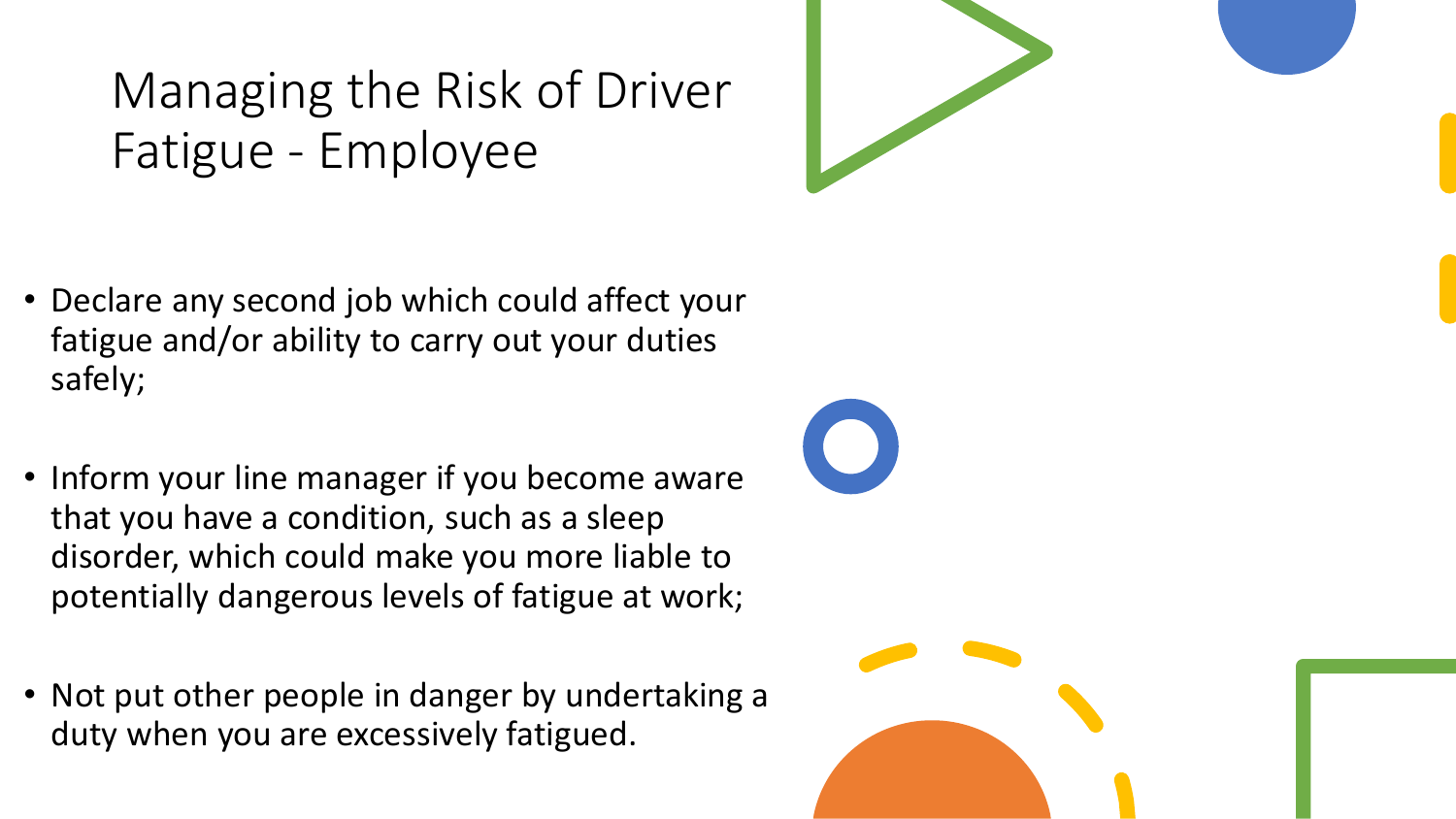### **Fatigue – Getting the Procedure right.**

- **12 Hours Door to Door** Shift times to be capped at a maximum amount 12 Hours Door to Door and 12 hours of minimum rest between shifts.
- **No more than 13 in 14 –** Should not work more than 13 Shifts in 14 **Days**
- **No more than 300 miles or 3 Hours –** No more than 300 miles driving per shift, take a break after 2 hours and do not drive more than 3 Hours in one day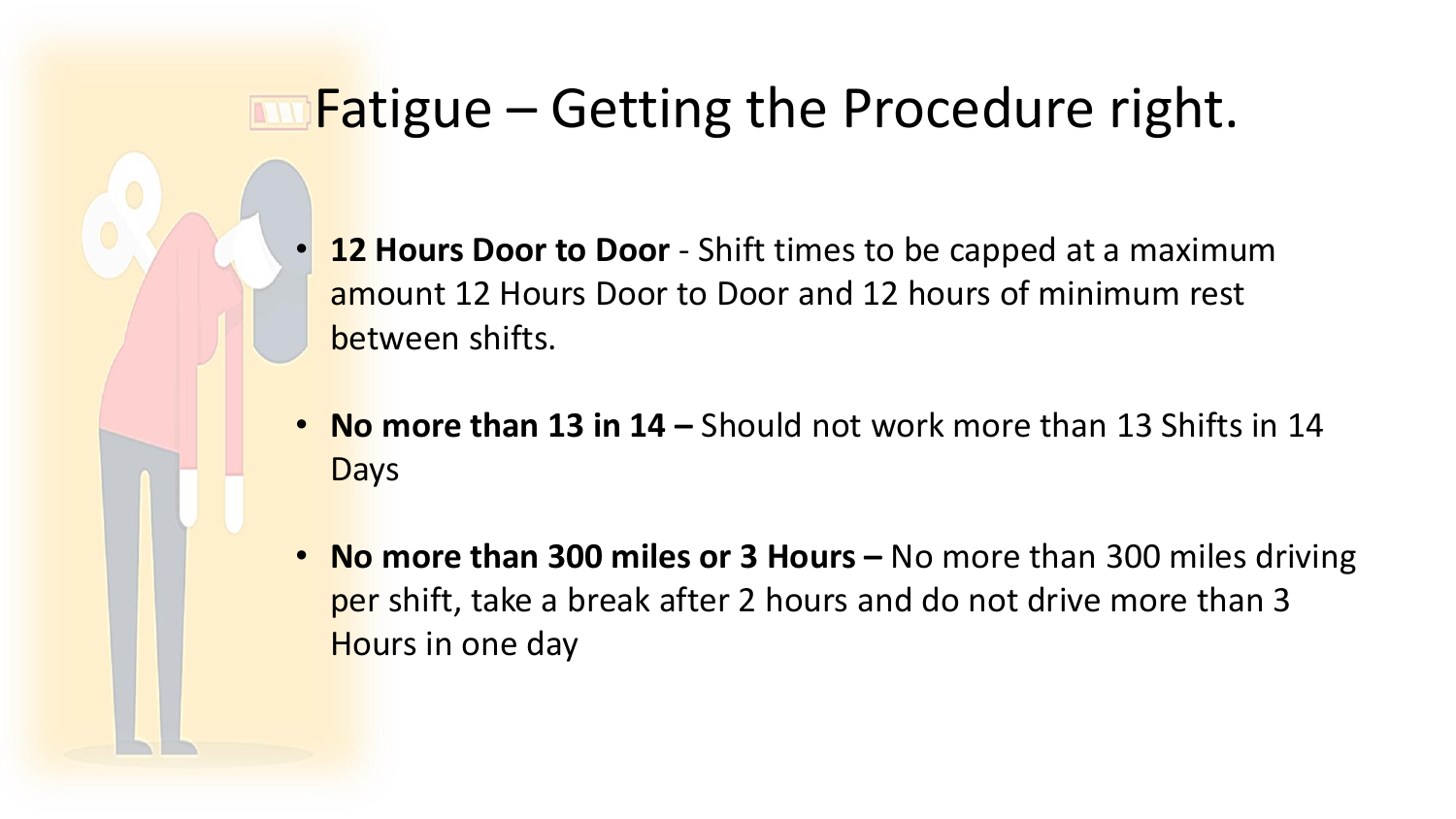### Fatigue – Getting the Procedure right.

- **Local Lodgings -** for any more than 1 hours travel to the worksite if planning to work to the maximum of 12 Hours Door to Door
- **No Blame Culture –** Blame or punitive measures should not be taken against a driver who either stops to rest or reports unfit for work due to tiredness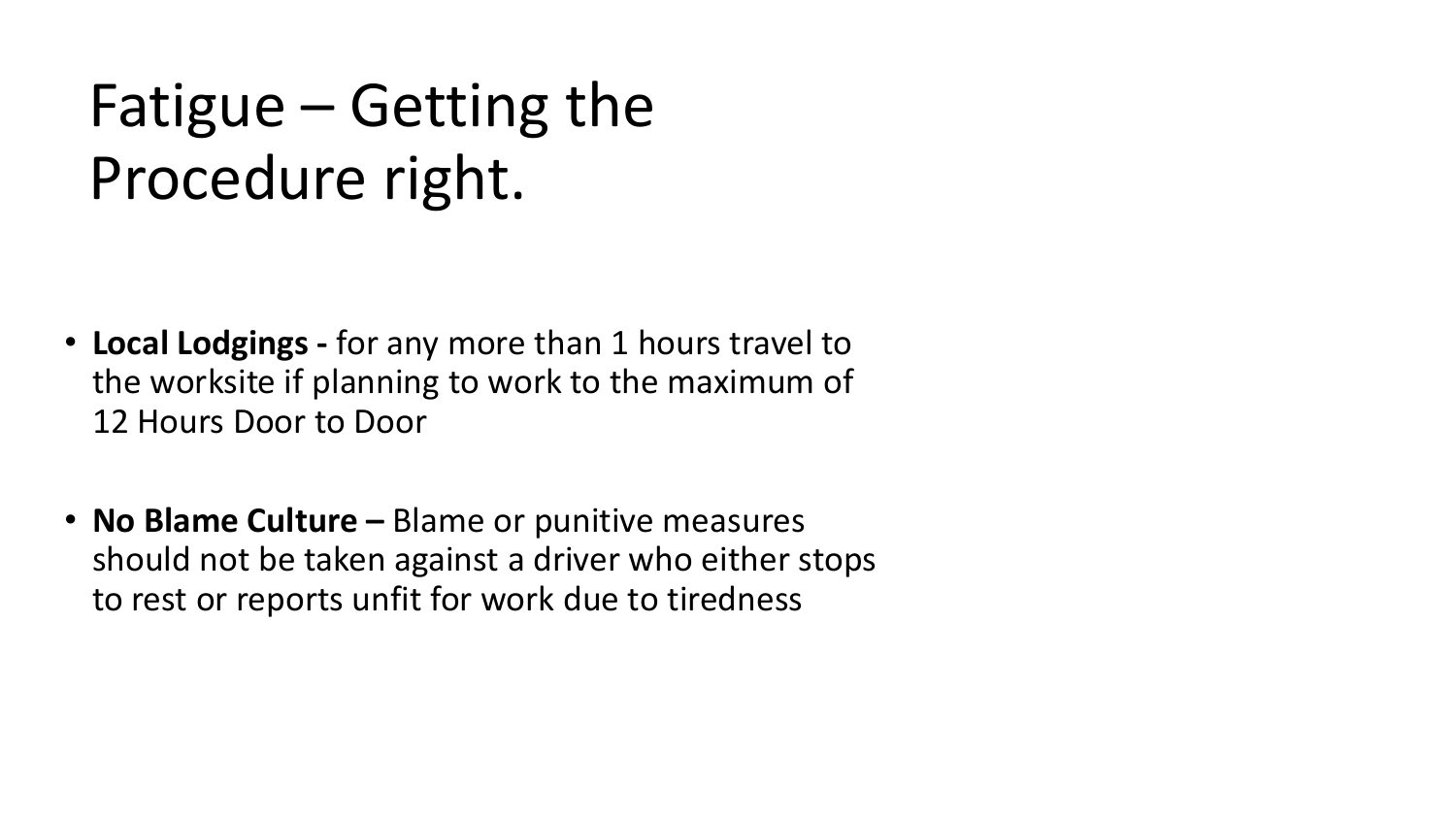### **Zac Payne and Michael Morris**

- **Renown Consultants Limited** fined £450,000 fined for failing to ensure the men were' sufficiently rested to work and travel safely**'**
- 'a reminder to companies that safety comes first and fatigue policies should be enforced to ensure their workforce is not too tired to work'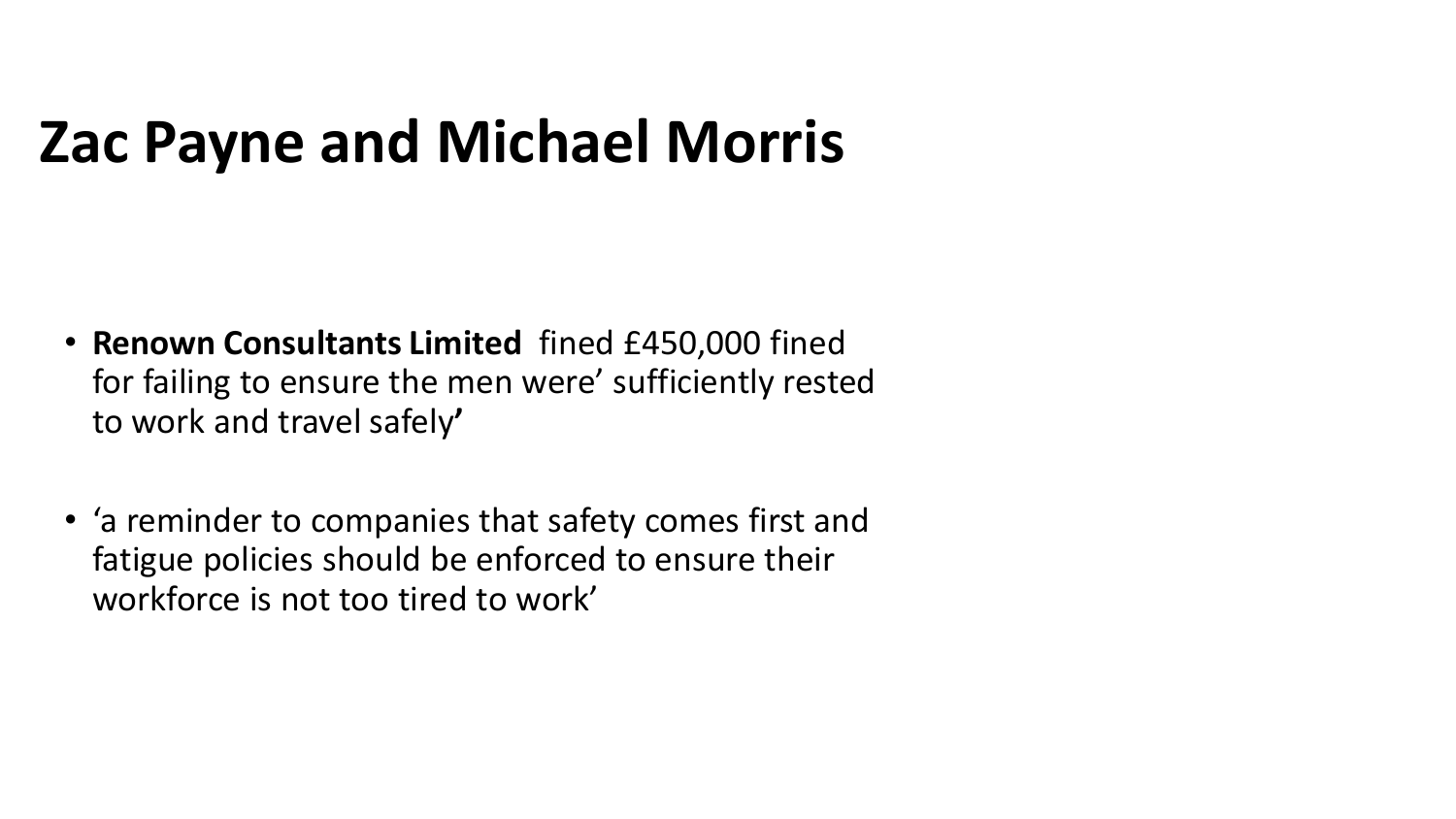# **SCORSA**

connected through driving for work in Scotland

[Scottish Occupational Road Safety Alliance](https://www.scorsa.org.uk/)  raise employers' awareness of the need to Manage Occupational Road Risk.

Free information and advice, one to one support